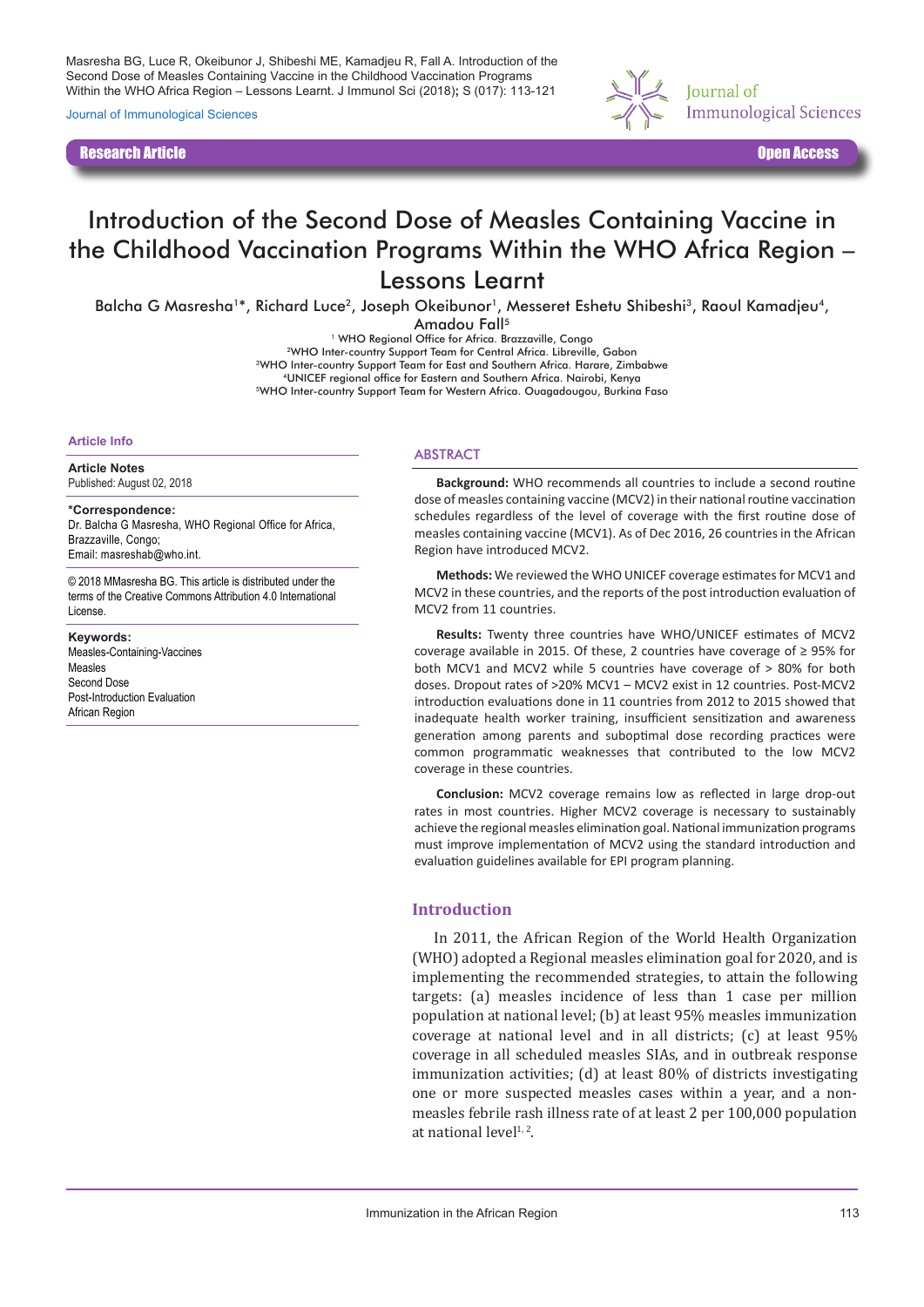Through the implementation of the recommended strategies, countries in the Region have experienced 85% reduction in measles mortality, from an estimated 414,500 deaths in 2000 to 61,600 in 20153 .

In 2009, WHO recommended countries to introduce the second dose of measles vaccine in the routine immunization schedule (MCV2) once they have achieved ≥80% coverage of MCV1 at the national level for 3 consecutive years as determined by the most accurate data available<sup>4</sup>. However, MCV2 introduction policy was revised in April 2017, recommending that countries to include MCV2 in their national vaccination schedules regardless of the level of MCV1 coverage<sup>s</sup>. WHO operational guidelines are available to assist countries comprehensively prepare the introduction of news vaccine including MCV2 into routine vaccination programs $6,7$ .

WHO guidelines further recommend that countries should conduct a post-introduction evaluation (PIE) exercise, within 6 to 12 months after the introduction of any new vaccine, to assess the process of introduction and correct deficiencies. The evaluation can be conducted separately are as part of a comprehensive Expanded Program on Immunisation (EPI) program review. The PIE is led by the Ministry of Health, and is supported by a team of experts from partner agencies. The methodology of the PIE typically includes a desk review of plans, guidelines, tools, data, as well as field visits including interviews of immunization program managers, cold chain officers, and health workers at different administrative levels<sup>8</sup>. The PIE provides a very good opportunity to build upon program strengths, and to rapidly identify programmatic gaps that should be addressed in order to assure a smooth roll out and high coverage.

We analyzed MCV2 coverage in 23 countries with available coverage estimates, and summarized the findings of post-introduction evaluation exercises done in eleven countries.

### **Methods**

National MCV1 and MCV2 coverage, as calculated by the national immunization program using administrative methods of dividing the total number of doses administered to children in the target age group, is reported annually to the WHO and UNICEF. WHO and UNICEF generate estimates of coverage for all antigens based on the reported data, as well as data from surveys and other sources of data validation. These WHO-UNICEF estimates of national coverage (WUENIC) for MCV1 and MCV2 coverage for 2015 were reviewed for countries that have introduced MCV2 into their routine immunization schedules as at the end of 20159 . Furthermore, we reviewed post-introduction evaluation reports from 11 countries that introduced MCV2 between 2012 and 2015<sup>10-18</sup> and extracted key

details of the various aspects of the preparation and implementation of MCV2 introduction including planning, training, development of guidelines and monitoring tools, demand generation, coverage monitoring, cold chain capacity, knowledge of health workers, parent/ caretaker awareness, as well as service delivery and supportive supervision in the months following vaccine introduction<sup>8</sup>.

### **Results**

By the end of 2015, MCV2 had been introduced in 26 countries in the WHO Africa Region. Of these, 23 countries reported coverage data to WHO and UNICEF and have coverage estimates available for 2015. Mozambique, Sierra Leone and Zimbabwe introduced MCV2 in late 2015 and did not report coverage since vaccination was implemented for less than full year.

Six countries had MCV2 in their childhood vaccination schedules as of 2011; an additional 20 countries introduced MCV2 in the period 2012-2015. The Regional MCV1 and MCV2 coverage levels for the past 10 years are given in Table 1. Regional MCV2 coverage remained less than 10% until 2014. Most countries provide MCV2 between 15 and 18 months of age; however, Algeria, Mauritius and Seychelles provide MCV2 at school entry and South Africa provides it at 12 months of age. In 2015, MCV2 coverage levels were 95% and above in Cape Verde, Seychelles and Algeria. MCV2 coverage was 80% - 90% in 5 countries and less than 60% in 8 countries (Table 2). The median dropout rate between MCV1 and MCV2 was 21% in 2015. Five countries had drop-out rates of less than 10%, and 12 countries had drop-out rates in excess of 20%. (Table 2)

|      | MCV <sub>1</sub> | MCV <sub>2</sub> | <b>Number of countries</b><br>reporting MCV2 |
|------|------------------|------------------|----------------------------------------------|
| 2006 | 64%              | 5%               | 6                                            |
| 2007 | 66%              | 4%               | 6                                            |
| 2008 | 68%              | 4%               | 6                                            |
| 2009 | 73%              | 5%               | 6                                            |
| 2010 | 73%              | 5%               | 6                                            |
| 2011 | 72%              | 5%               | 7                                            |
| 2012 | 72%              | 6%               | 9                                            |
| 2013 | 71%              | 7%               | 11                                           |
| 2014 | 72%              | 11%              | 17                                           |
| 2015 | 74%              | 18%              | 23                                           |

Table 1: MCV1 and MCV2 coverage (weighted Regional average). African Region. 2006 – 2015. WHO-UNICEF coverage estimates.

Between 2013 and 2016, post-introduction evaluations for MCV2 were conducted in 11 countries. (Table 3) The timing of the evaluations ranged from 9 to 37 months after MCV2 introduction. Some of these evaluations were part of comprehensive Expanded Program on Immunisation (EPI) reviews, while others targeted multiple newly introduced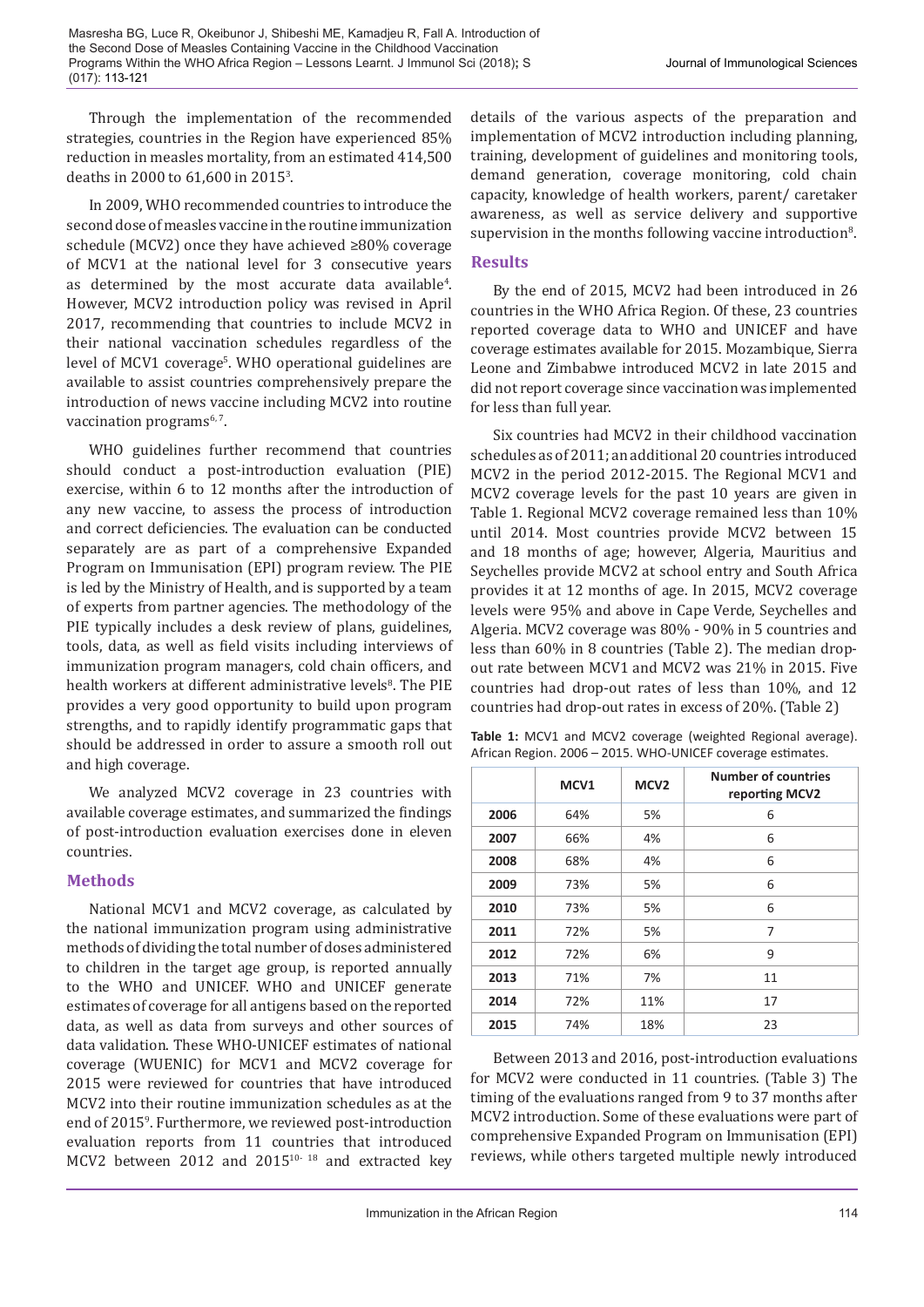| <b>Country</b>                        | MCV1 | MCV <sub>2</sub> | MCV1 - MCV2 drop-<br>out rate $1$ | <b>Type of vaccine</b><br>used as of Dec<br>2016 | Age of MCV2<br>administration in<br>months | # of years since country<br>started reporting MCV2<br>coverage |
|---------------------------------------|------|------------------|-----------------------------------|--------------------------------------------------|--------------------------------------------|----------------------------------------------------------------|
| Algeria                               | 95%  | 99%              | $-4.2%$                           | M                                                | 6 years                                    | 16                                                             |
| Angola                                | 55%  | 26%              | 52.7%                             | M                                                | 15 months                                  | $\mathbf{1}$                                                   |
| <b>Botswana</b>                       | 97%  | 85%              | 12.4%                             | <b>MR</b>                                        | 18 months                                  | 3                                                              |
| <b>Burkina Faso</b>                   | 88%  | 50%              | 43.2%                             | <b>MR</b>                                        | 15 months                                  | $\overline{2}$                                                 |
| <b>Burundi</b>                        | 93%  | 65%              | 30.1%                             | M                                                | 18 months                                  | 3                                                              |
| <b>Cabo Verde</b>                     | 92%  | 95%              | $-3.3%$                           | <b>MMR</b>                                       | 15 months                                  | 5                                                              |
| Eritrea                               | 85%  | 75%              | 11.8%                             | M                                                | 18 months                                  | 1                                                              |
| Gambia                                | 97%  | 77%              | 20.6%                             | M                                                | 18 months                                  | 4                                                              |
| Ghana                                 | 89%  | 63%              | 29.2%                             | <b>MR</b>                                        | 18 months                                  | 4                                                              |
| Kenya                                 | 75%  | 28%              | 62.7%                             | <b>MR</b>                                        | 18 months                                  | $\mathbf{1}$                                                   |
| Lesotho                               | 90%  | 82%              | 8.9%                              | M                                                | 18 months                                  | 15                                                             |
| Malawi                                | 87%  | 8%               | 90.8%                             | M                                                | 15 months                                  | $\mathbf{1}$                                                   |
| <b>Mauritius</b>                      | 99%  | 85%              | 14.1%                             | <b>MMR</b>                                       | 5 years                                    | 12                                                             |
| <b>Niger</b>                          | 73%  | 16%              | 78.1%                             | M                                                | 16 months                                  | $\overline{2}$                                                 |
| Rwanda                                | 97%  | 87%              | 10.3%                             | <b>MR</b>                                        | 15 months                                  | $\mathbf{1}$                                                   |
| Sao<br><b>Tome</b><br>and<br>Principe | 93%  | 76%              | 18.3%                             | <b>MR</b>                                        | 18 months                                  | $\overline{2}$                                                 |
| Senegal                               | 80%  | 54%              | 32.5%                             | <b>MR</b>                                        | 15 months                                  | $\overline{2}$                                                 |
| <b>Seychelles</b>                     | 98%  | 98%              | 0.0%                              | <b>MMR</b>                                       | 6 years                                    | 15                                                             |
| Sierra Leone                          | 76%  | 60%              | 21.1%                             | M                                                | 15 months                                  | $\mathbf{1}$                                                   |
| <b>South Africa</b>                   | 76%  | 63%              | 17.1%                             | M                                                | 12 months                                  | 16                                                             |
| Swaziland                             | 78%  | 89%              | $-14.1%$                          | <b>MR</b>                                        | 15 months                                  | 14                                                             |
| <b>Tanzania</b>                       | 99%  | 57%              | 42.4%                             | <b>MR</b>                                        | 18 months                                  | $\overline{2}$                                                 |
| Zambia                                | 90%  | 47%              | 47.8%                             | M                                                | 18 months                                  | $\overline{2}$                                                 |

|  |  |  |  |  |  | Table 2. MCV1 and MCV2 coverage and drop out rates. WHO-UNICEF coverage estimates. 2015 |  |  |  |
|--|--|--|--|--|--|-----------------------------------------------------------------------------------------|--|--|--|
|--|--|--|--|--|--|-----------------------------------------------------------------------------------------|--|--|--|

1 MCV1 – MCV2 drop-out rate = (MCV1 – MCV2)/ MCV1 coverage

vaccines. The major findings from the MCV2 PIE activities in these 11 countries are outlined below.

#### **Burundi**

The MCV2 post introduction evaluation was combined with the rotavirus PIE, and was conducted in 23 of the 45 districts in the country and included interviews with 144 mothers with children in the vaccination program target population.

MCV2 introduction benefitted from high level political

commitment and programmatic support. A copy of the MCV2 introduction plan was available in 12/23 (52%) of districts and training materials present in 38/67 (57%) health centers. Training of health workers was conducted in 56/67 (83%) of health centers an average of 8 days prior to introduction. Approximately 50% of health centers had updated tally sheets, vaccination registers and child health cards to reflect MCV2.

The MCV2 introduction plan was available in 12/23 (52%) districts visited. The PIE documented that training

**Table 3.** Timing of post-introduction evaluation in countries introducing MCV2 from 2012 - 2015.

| Country                      | <b>Year of MCV2 introduction</b> | Date of PIE  | <b>Interval in Months</b> |
|------------------------------|----------------------------------|--------------|---------------------------|
| Eritrea                      | July-12                          | Feb-15       | 31                        |
| Gambia                       | Aug-12                           | September-15 | 37                        |
| Ghana                        | Feb-12                           | Aug-13       | 18                        |
| <b>Burundi</b>               | January-13                       | July-14      | 16                        |
| Zambia                       | $July-13$                        | July-14      | 12                        |
| Kenya                        | July-13                          | $Mav-15$     | 22                        |
| <b>Sao Tome and Principe</b> | Dec-14                           | November-13  | 11                        |
| Senegal                      | Aug-14                           | $July-15$    | 12                        |
| <b>Tanzania</b>              | October-14                       | $July-15$    | 9                         |
| <b>Malawi</b>                | $July-15$                        | October-16   | 15                        |
| Zimbabwe                     | October-15                       | July-16      | 9                         |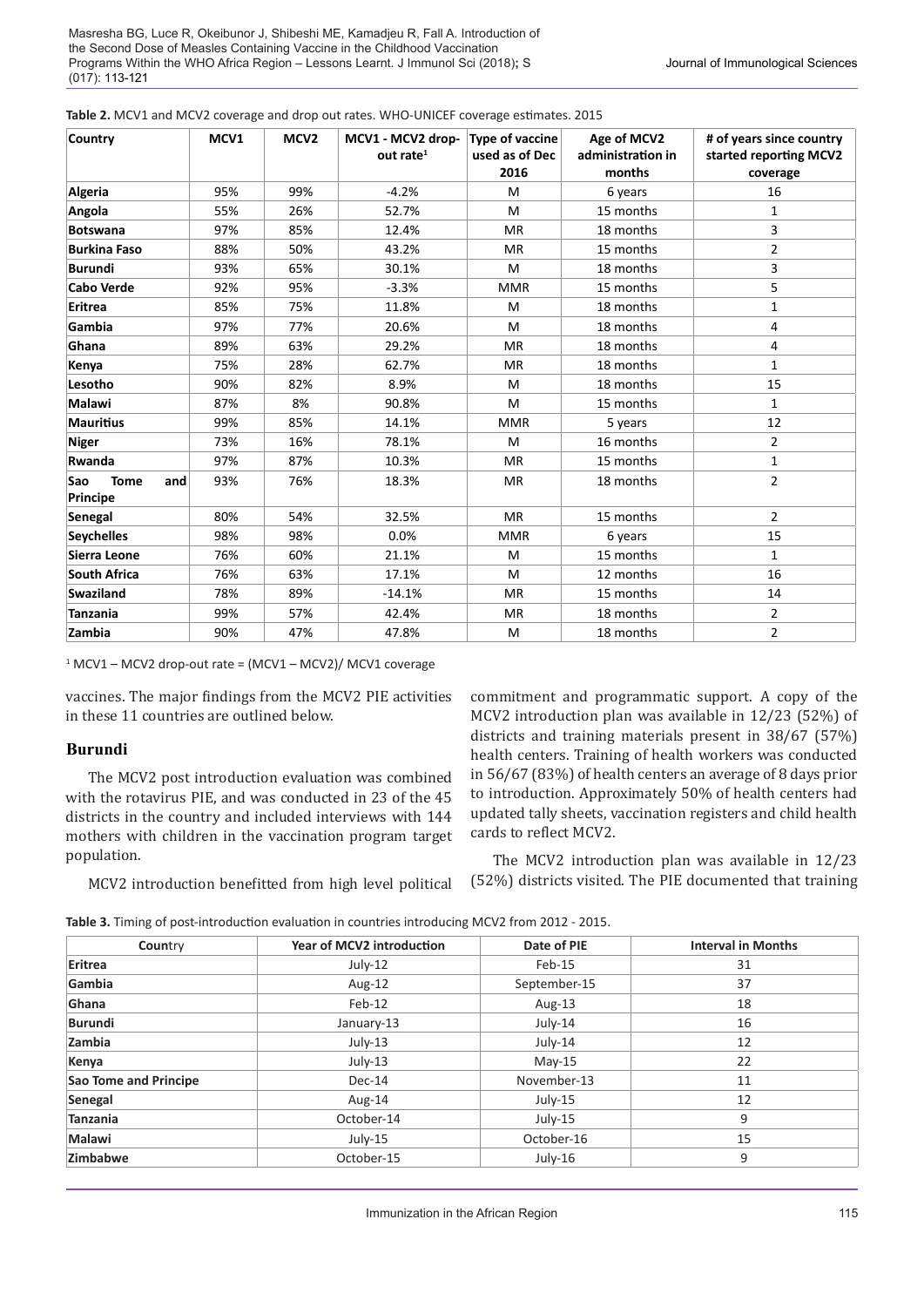of health workers on MCV2 was conducted in 84% prior to introduction. Training and reference materials on MCV2 were available in 38/67 (57%) of health facilities visited. Cold chain capacity was not reported as a constraint to MCV2 introduction. Vaccination with MCV2 was not offered every day in every health center, particularly in rural areas and 22/67 health centers (33%) did not have any MCV2 administrative coverage data for 2013 which was the year of introduction.

Data on vaccine wastage was available in 16 health facilities for 2012 and 2013 where wastage was reported as between 1% and 53%. Of these, 13 health facilities found that wastage had increased between 1% and 25% after introduction. As a result, the health centers reported reducing the number of vaccination days per week and waiting until 10 children were present before opening a vaccine vial. Only 2 minor cases of AEFI were reported in association with MCV2 introduction.

Radio, television and promotional videos were used to inform the population about MCV2 introduction. As a result, 80% of the interviewed parents reported knowing that children need 2 doses of MCV to be fully protected against measles.

A mean of 2.6 supervisory visits were conducted in the 6 months prior to introduction. Only 5/67 health facilities (7%) did not have a written report of the most recent supervisory visit available during the evaluation.

### **Eritrea**

In preparation for the MCV2 introduction, a review of vaccination monitoring and data collection tools was done with the involvement of child health, nutrition and other child survival programs. There was significant expansion of the cold chain at the national and regional levels as part of the preparations for the introduction of MCV2 and Rotavirus vaccines. The in-country vaccine distribution mechanism did not change with these new vaccines, and dry storage facilities had enough space to accommodate the new vaccines.

A series of training-of-trainers sessions were cascaded from the national to the lower administrative levels 2 weeks before the launch of MCV2. Health care workers in visited health facilities demonstrated adequate knowledge regarding MCV2.

In the health facilities visited, tally sheets, registers, ledgers, vaccination cards to document MCV2 were widely available. However, at national level the immunization field guide and national level summary sheet were not yet updated to include MCV2.

Social mobilization was done through radio, television and community groups preceding the introduction of MCV2 and Rotavirus vaccines. However, greater attention was focused on rotavirus vaccine introduction and the PIE documented a limited number of promotional materials on MCV2 since it was considered one of the traditional vaccines.

Approximately 84% of the health facilities visited reported receiving one or more supportive supervision and monitoring visits from the district and Zoba levels in the 6 months preceding the post-introduction evaluation.

### **Gambia**

In the Gambia, the decision to introduce MCV2 involved the review and endorsement of the introduction plan by the ICC. The 7 regions of the country did not have their own introduction plans but followed and implemented the national plan. Data recording systems and collection tools including tally sheets, immunization registers, infant welfare cards, were all updated to include MCV2. However, the national EPI policy document was not updated to include guidance on MCV2 use.

The training materials were adapted from the WHO guideline templates. Training was conducted for two days in each region. However, only 7 of the 23 health facilities reported having guidelines/ training materials. Health care workers were found to be knowledgeable about the justification, policy and technical issues around MCV2 introduction, but some of the health workers were not able to calculate coverage rates, drop-out and wastage rates.

The functional cold chain space was adequate to accommodate the addition of measles doses needed for the introduction of MCV2. Vaccine management and storage was found to be generally satisfactory. Storage volume and space for measles vaccine, needles & syringes and safety boxes were increased at all levels.

Community sensitization was conducted prior to and during introduction of the vaccine. But, 39 out of the 46 mothers interviewed during the evaluation were not aware of the availability and importance of MCV2 in the second year of life.

Supportive supervisory visits were conducted by the central and regional levels as 87% of health facilities visited during the PIE reported having one or more supervisory visits during the preceding six months. However, these visits were irregular and written feedback not given.

### **Ghana**

Prior to MCV2 introduction, Ghana completed a revision of the vaccine monitoring and data collection tools and training materials. Training was conducted in a cascaded manner starting with the central level followed by the district level using the WHO guidelines. Updated monitoring charts were available in health facilities. Nearly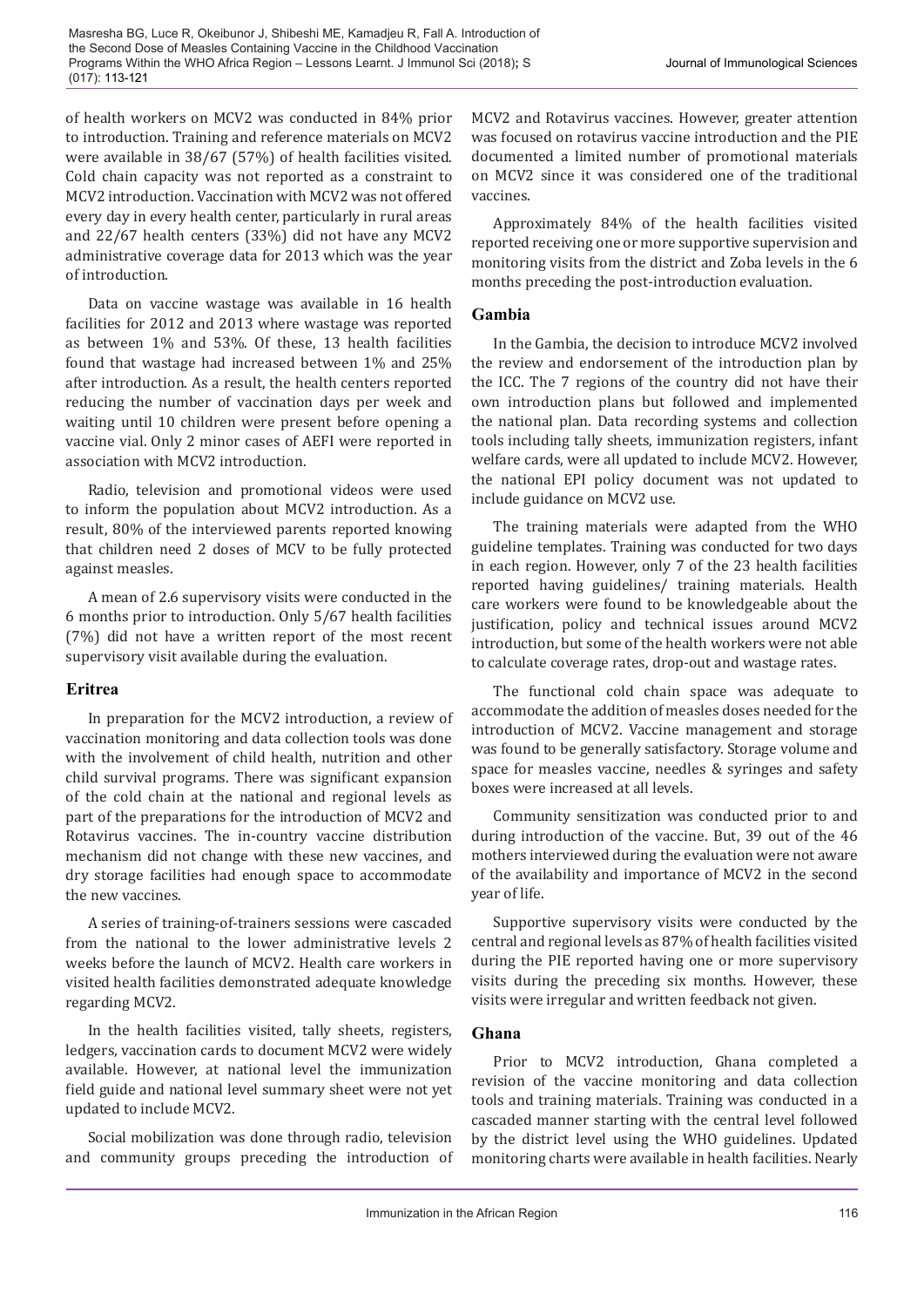60% of the health facilities visited had fact sheets on MCV2 and approximately 30% had updated child health record books. Most health facilities used multiple communication channels to inform parents about new vaccines. Health workers were able to respond question as necessary when they arose.

Regular supportive supervision was being conducted from the national and regional levels in the 6 months following MCV2 introduction. However, some health facilities still had outdated vaccine coverage monitoring tools. Health workers' understanding of the parameters for the calculation of MCV2 coverage and drop-out rates was weak.

### **Kenya**

In Kenya, the Inter-Agency Coordinating Committee (ICC) endorsed MCV2 introduction and the national measles Technical Advisory Group provided technical input. The comprehensive multi-year costed immunisation plan document (cMYP) was updated to incorporate the investment requirements for the introduction of MCV2 and Rotavirus vaccines. Kenya used local funding resources to introduce MCV2.

MCV2 introduction guidelines were prepared by the national level. However, during the PIE, 12 of the 23 health facilities visited reported having received no guidelines, posters or teaching materials for MCV2 introduction. Kenya implemented on-job sensitization to train health workers. Training materials for MCV2 introduction were inadequate at the operational level in all counties.

Cold chain space was expanded in preparation for the introduction of new vaccines. However, at health facility level, the evaluation documented a limitation of cold chain space which required increased frequency of vaccine delivery to meet the vaccine demands, with cost implications for the county level.

For MCV2 introduction, IEC materials were developed at the national level, however no financial support was available to print and to distribute them. Demand generation activities to raise awareness among parents were limited. Direct inter-personal communication between health workers and parents was used as a primary means to create awareness about MCV2 during contacts in health facilities.

Almost all the health facilities and counties visited had up-to-date summary and tally sheets. But the available vaccination coverage monitoring charts did not include options for monitoring the coverage of MCV2 or rotavirus vaccine. Vaccine registers had not yet been updated to include MCV2 and RV.

The evaluation found that only 74% of the visited health

facilities provided measles vaccine on daily basis, even though the national policy recommends daily vaccination service delivery. The majority of health workers interviewed did not know what figures to use as the denominator for MCV2 coverage monitoring.

MCV2 introduction did not take place nationwide at the same time. It was delayed until 2014 in two counties. The county and national levels had not reported MCV2 coverage officially in 2013 and 2014.

### **Malawi**

The Malawi cMYP was updated to include MCV2 and injectable polio vaccine (IPV) and the national EPI policy document includes MCV2. The cold chain capacity was assessed and considered adequate previous to the introduction of MCV2. There were no cold chain capacity limitations in the cold stores and health facilities visited.

MCV2 introduction did not occur at the same time across the country. The cascaded training took place prior to the introduction in the respective districts/health facilities.

All data collection and monitoring tools were updated and distributed to health facilities prior to the introduction. Most health facilities had the updated child health passport, and registers. Monitoring charts were available but were up-to-date in only 3/17 health facilities and were not used at all at the district level. Five out of 17 health facilities were using the correct denominator figures to monitor MCV2 coverage. Half of the interviewed health workers were able to calculate MCV2 coverage.

Various communication and mobilization strategies were implemented prior to the introduction of the MCV2 at all levels, with the engagement of professional societies and communities.

Health workers did not have a clear understanding of the policies regarding the vaccination of "sick" children; what to do if a child is older than the target age of 15-23 months; whether to open a vaccine vial if only one child is present; whether to administer missing "infant" antigens to children coming for MCV2 or how to document MCV2 in the new registers by age category. Very few planned supervisory visits were conducted from the district and national levels to the health facilities visited.

## **São Tomé and Príncipe**

The evaluation team visited 4 of 7 districts and 16 health centers. It included interviews with 72 mothers with children in the vaccination program target population. Fifteen vaccination service delivery sessions were also observed. The launch of MCV2 received high level attention from the government and was officially launched in a ceremony presided by the Health Minister.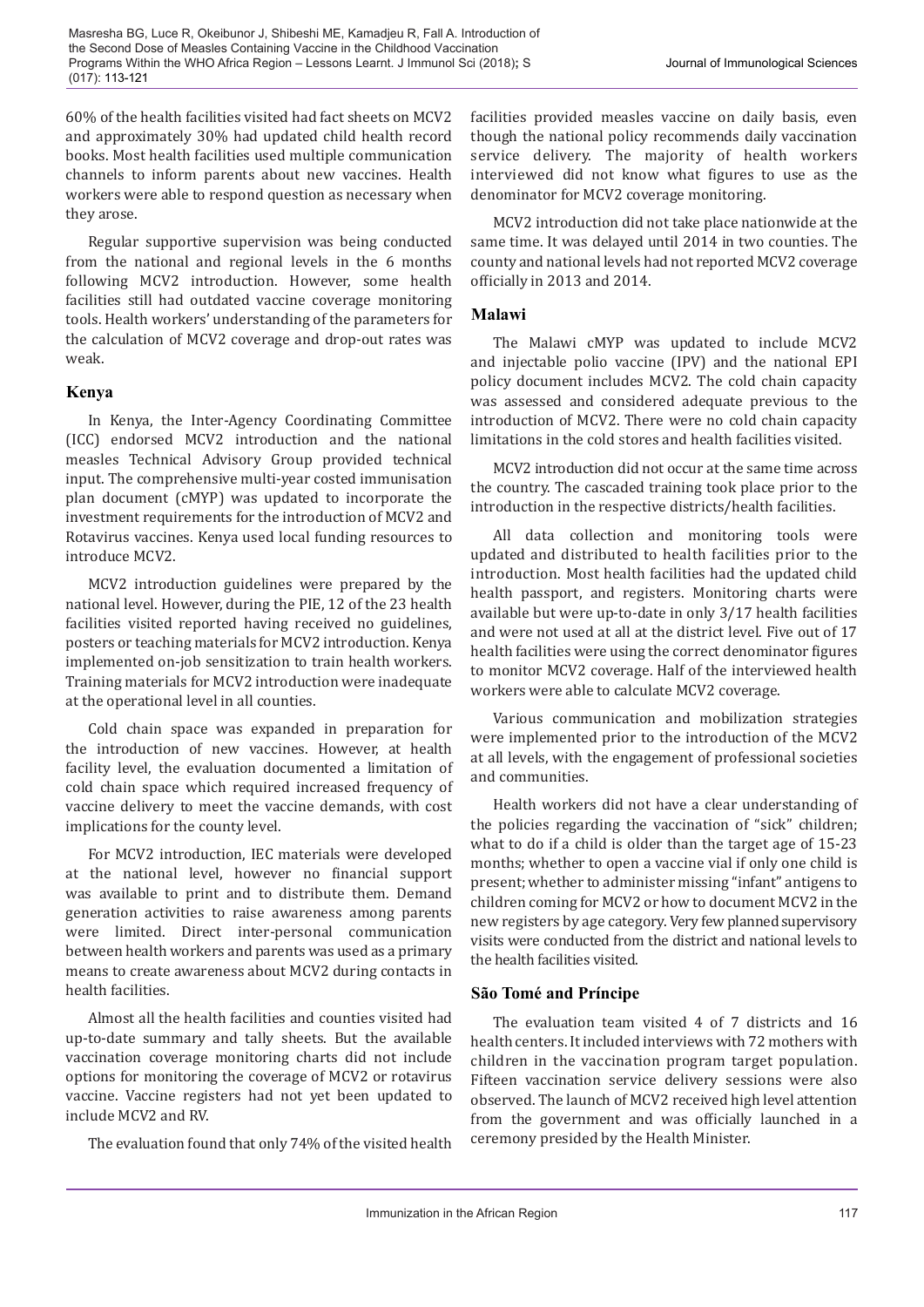Masresha BG, Luce R, Okeibunor J, Shibeshi ME, Kamadjeu R, Fall A. Introduction of the Second Dose of Measles Containing Vaccine in the Childhood Vaccination Programs Within the WHO Africa Region – Lessons Learnt. J Immunol Sci (2018)**;** S (017): 113-121

The country updated its immunization policy document as well as data collection and documentation tools and the national immunization calendar prior to introduction. An introduction plan was available in all districts evaluated. Training was conducted in all districts and health centers an average of 8 days prior to introduction. The duration of training varied from 4 hours to 2 days. The number of vaccination sessions varied between once every 2 weeks to every day in the urban areas. This was reported as a common practice to reduce vaccine wastage. MCV2 vaccination status was verified by health workers in all vaccination sessions observed. The use of mobile vaccination teams in community was a strategy used as an outreach activity to ensure that routine doses of all vaccines were administered to children who had not returned to health centers to receive doses of the routine calendar.

Cold chain capacity was adequate to accommodate MCV2 doses. At the national level, MCV wastage was reported at 31.8% in 2013. At the district level, data were available from 2 districts and each experienced a reduction in wastage after MCV2 introduction; declining from 26.6% to 2013 to 13.2% in 2014 in one and from 31.8% to 29.8% in the second health facility. Reluctance to open vaccine vials to avoid vaccine wastage was reported by staff in 3/4 (75%) of districts and 8/16 (50%) of health centers. Monitoring of MCV1 and MCV2 using monthly coverage charts was verified in 2/4 (50%) of districts and in only 1/16 (6%) of health centers. Of mothers surveyed, 46/72 (74%) knew that children need two doses of MCV to be fully protected against measles; 26/62 (42%) obtained this information from a nurse. Vaccination cards were available for 61/62 (98%) of parents interviewed.

#### **Senegal**

The plan for the introduction of the MR, Rotavirus, Injectable Polio Vaccine (IPV) was included in the cMYP 2014-2018. Senegal introduced MCV2 as MR2 in August 2014, about 15 months after the MR catch-up SIAs done in November 2013. A training guide and technical notes were developed and shared with the operational level, and cascade training completed at least a month before the introduction of the vaccines.

The data collection tools including vaccination registers, tally sheets, vaccination cards, stock registers, monthly reporting forms, were revised and distributed before the introduction of the vaccines. In addition, the routine vaccination database had been updated to accommodate the new vaccines.

Communication tools and messages were developed in the form of posters, leaflets, and memory aids. Intensive social mobilisation activities preceded the introduction of these vaccines. The official launch of MR vaccine (including MR2) was presided by the Head of State, raising the visibility of the event, and immensely helping community mobilisation. However, at health facility level, there was some shortage of communication tools.

The cold chain space at national and regional level had been expanded to accommodate the new vaccines. However, at health facility level, 63% of the facilities visited faced shortage of functional cold chain space.

Some of the health facility respondents stated that they started using MCV2 right after the launch while there was some delay in others. The data collection tools including MCV2 were used only after August 2014. More than 40% of the health facilities visited did not have the recording tools and training materials.

### **Tanzania**

MCV2 was introduced in Tanzania in April 2014, and changed to bivalent measles/rubella vaccine (MR2) after the MR catch-up campaign in October 2014. Planning for the campaign included development and dissemination of Information, Education and Communication (IEC) materials and data recording and reporting tools that were updated to include MR2. Training of health workers was conducted at all levels. Cold chain capacity was assessed and found to be sufficient to handle additional MR doses, except in Zanzibar. The introduction of MR2 did not cause an increase in the frequency of vaccine distribution at any level.

However, only 38% of the health facilities visited during the PIE were offering daily vaccination with measles containing vaccines. Health workers often wait for a high number of children to be present during immunization sessions before opening a vial of MR. Parents/ caretakers and some health workers were not adequately aware of the need for MR2 at 18 months of age.

Monitoring charts tracking MR2 coverage were present in 69% of health facilities surveyed. However, vaccination coverage monitoring charts for MR2 was not uniformly utilized in all health facilities. Not all health workers knew the target population for MR2, and most had challenges with the calculation of drop-out rates. Some health facilities were still using the old version of vaccination dose monitoring and recording tools.

#### **Zambia**

The national immunisation program developed a manual to guide the introduction and updated record keeping tools (including stock cards, children's cards, registers, tally sheets and databases). Health workers were trained, and cold chain capacity was increased in preparation for MCV2 introduction. However, social mobilization and demand creation activities for MCV2 were limited.

Field visits conducted as part of the evaluation revealed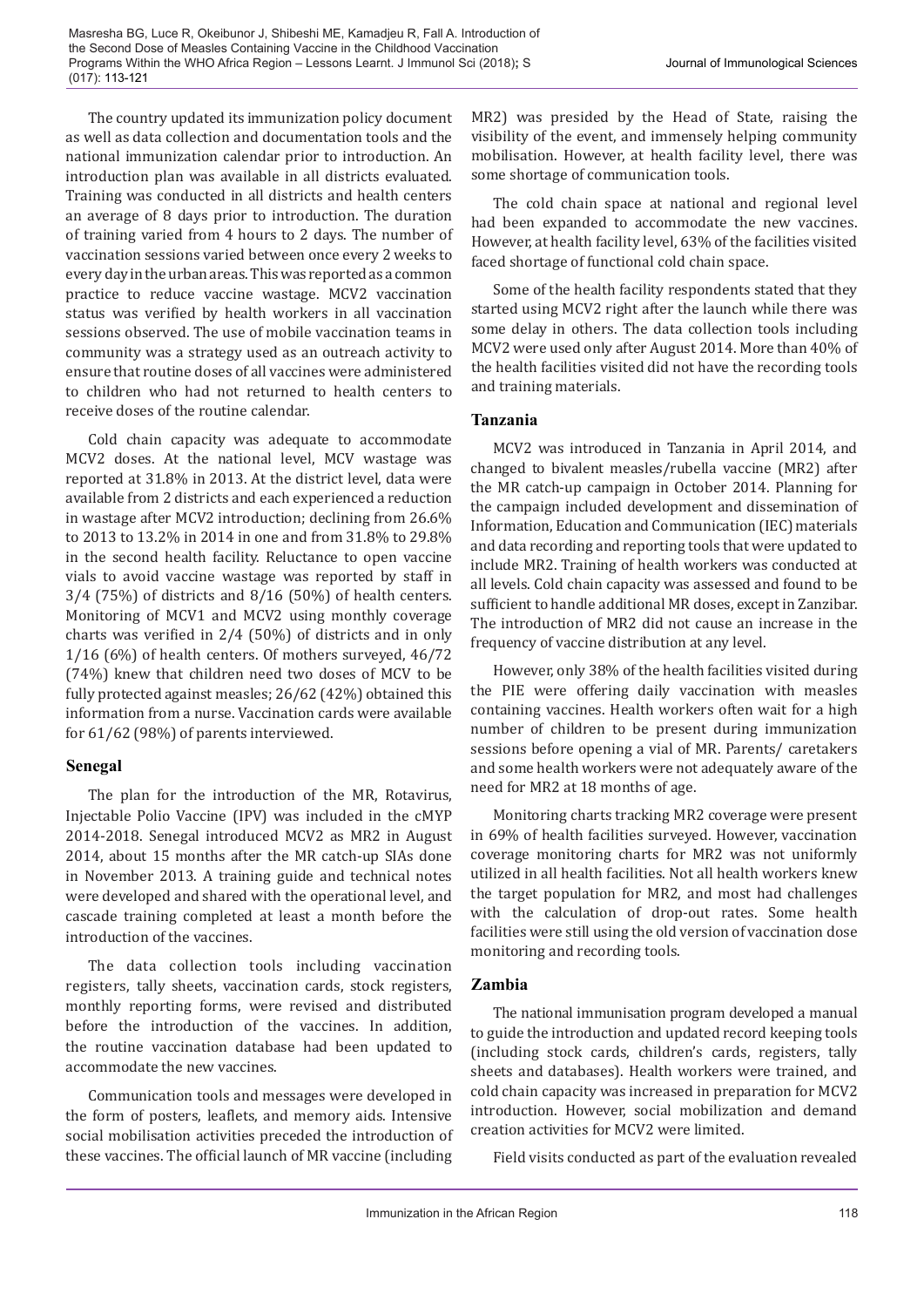that vaccination data is not systematically recorded in registers, and 50% of health facilities visited did not have vaccination coverage monitoring charts. MCV2 coverage calculation is not consistently understood, dropout is not regularly monitored and tracking of children receiving MCV1 to ensure that they return for MCV2 is not systematically implemented. In a few health facilities, MCV2 doses were tallied as MCV1.

### **Zimbabwe**

Zimbabwe introduced MCV2 as MR2 following the nationwide MR catch-up SIAs. Cascaded training was conducted before introduction of the new vaccine. Training of trainers (TOT) was done at the national level, and cascaded down to the provincial and district levels. At least two nurses were trained per health facility before the introduction of the MR vaccine.

Guidelines were developed and distributed to all levels. However, these guidelines were not present in most district health offices and health facilities during the field visit. Some data collection tools (e.g. tally sheet, monthly report forms) are already updated to include MR and MCV2.

The updated data collection tools were not distributed to all districts and health facilities, so some health facilities were still using the old tally sheets and reporting forms. The EPI register and child health card had yet to be updated. Nearly all health facilities visited were using immunization monitoring charts which include the new vaccines.

### **Discussion**

While MCV1 coverage (weighted average) in the Region had been maintained above 70% from 2009 to 2015, MCV2 coverage has remained below 20% as of 2015. Due to the MCV2 introduction criteria previously in place, only about half of the countries in the Region were able to introduce MCV2, and these countries have had MCV1 coverage levels of more than 80% for several years. However, Niger introduced MCV2 without having met the MCV1 coverage criteria. The fact that these countries had relatively strong EPI programs with high MCV1 coverage was not necessarily reflected in high MCV2 coverage. Fifteen of the 23 countries had MCV2 coverage below 80% and 18 countries had MCV1-MCV2 drop-out rates of more than 10%. Algeria, Cape Verde, Seychelles and Swaziland have MCV2 coverage levels equal to or higher than MCV1 coverage.

Since their beginning in the 1970s, childhood vaccination programs in the African region have focused on a target population of children below 12 months of age. In this context, MCV2 has been introduced as the first childhood vaccine that is being delivered beyond the traditional target age for vaccination. This expands both the size of the cohort and the age of children requiring additional vaccination services. With this expansion, the vaccination

program must successfully plan and implement a number of activities including creating awareness and community demand for vaccination services, identifying and tracking children receiving MCV1 to ensure that they also receive MCV2, and verifying vaccination status at each contact with the health system to ensure high coverage.

MCV2 introductions in these countries were not meticulously and rigorously implemented as the findings of the PIEs demonstrated. Furthermore, formal PIEs were not conducted in half of the countries indicating possible gaps in identifying and implementing the corrective action needed to improve MCV2 coverage. The findings from the PIE exercises indicate that, while cold chain and logistics systems were mostly updated to accommodate MCV2, health worker training was of insufficient quality, awareness raising about MCV2 did not translate into increased demand by parents and vaccination coverage monitoring and data collection tools were not systematically updated and integrated effectively in all health facilities. This gap in documenting doses may partly be responsible for the low MCV2 coverage in some of these countries. The hesitancy of health care workers to open vials of MCV vaccine to reduce wastage likely contributes to lower MCV2 as this effectively results in less vaccination opportunities.

Similarly, countries in South America documented various challenges in the process of introducing new vaccines, including insufficient cold chain capacity, limited training, limited communication and social mobilization activities<sup>19</sup>. Zambia has documented challenges related to the adequacy of human resources as well as in the training needs and work load of health workers in its introduction of new vaccines<sup>20</sup>. On the other hand, Rwanda used focus groups, micro-planning workshops, detailed cold chain analyses and planning at least a year in advance, to avoid problems during the rollout of multiple vaccines and to prevent stock-outs<sup>21</sup>.

Adding MCV2 during the second year of life is also an opportunity to increase the coverage for MCV1. Vaccination services in the second year of life will provide more opportunities for health workers to screen and ensure that MCV1 doses have been provided to all eligible children, thus removing the artificial barrier of services provided to only under-1 year old children.

Achieving sustained coverage of ≥95% for both MCV1 and MCV2 is necessary to maintain measles elimination and can reduce the need to conduct periodic mass vaccination campaigns for measles. The WHO guideline for the introduction of new vaccines including MCV2 recommends using this opportunity to retrain the workforce, improve the functional cold chain and storage facilities, as well as develop and implement innovative and effective social mobilization plans that will educate parents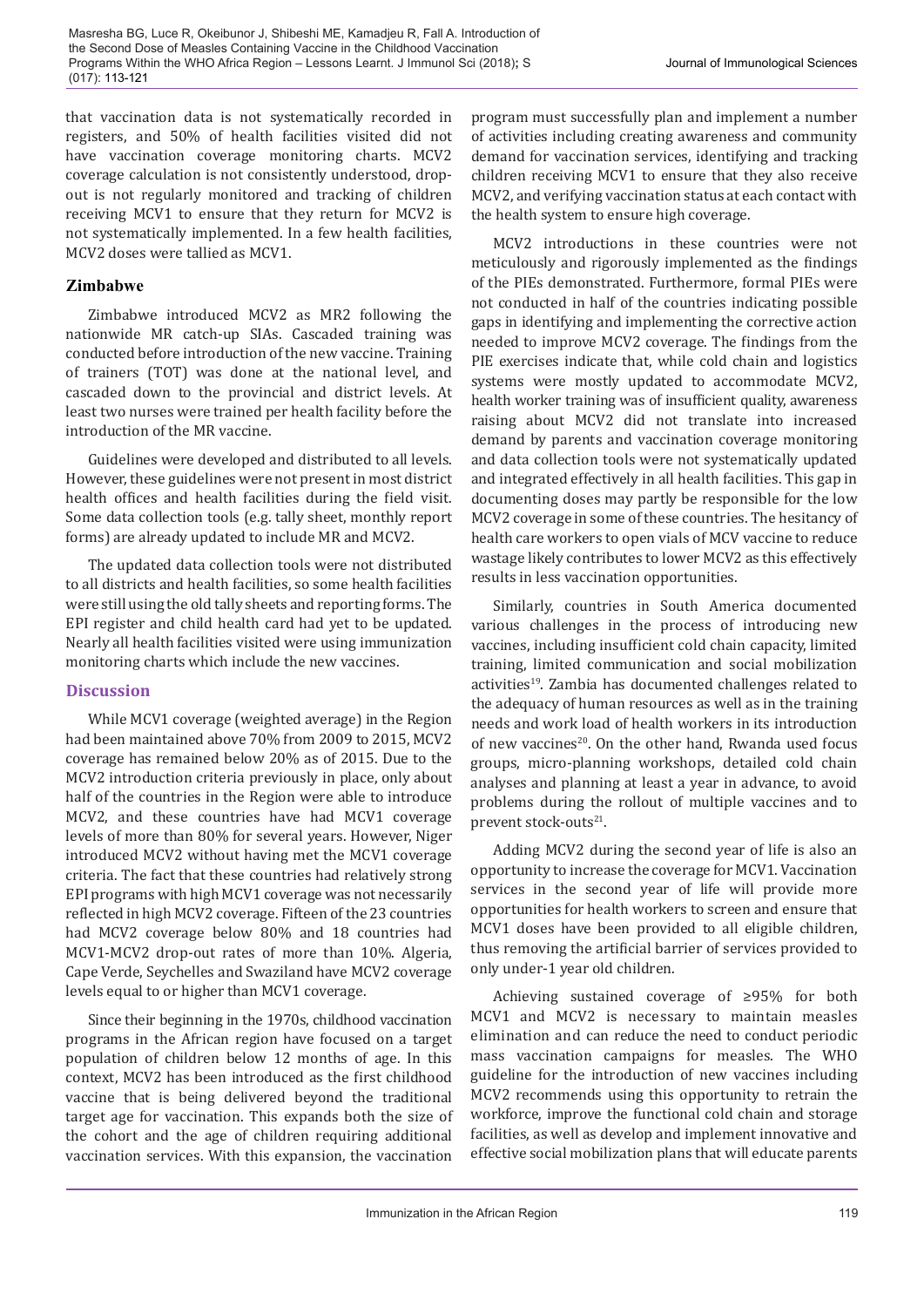on the importance of MCV2 in protecting children from measles infection.

The introduction of an opportunity for a scheduled vaccination visit in the second year of life requires efforts to raise parental awareness and generate demand for vaccination services to drive improved coverage. In addition, health workers should be adequately trained including the correct use of the revised vaccination monitoring and data collection tools. Routine health care visits, as well as the implementation of the integrated management of newborn and childhood illnesses (IMNCI) should be optimally utilized as opportunities to verify a child's entire routine vaccination status.

With the recent revision of WHO recommendations for MCV2 introduction, the remaining countries in the Region are expected to take steps to introduce MCV2 into their routine immunization programmes in the coming months. Some of these countries have large target populations and annual birth cohorts, and have routine immunization systems that do not achieve high coverage. These countries have had relatively weaker immunisation programs and will be faced with more of the systemic challenges that are described in the countries reviewed in this paper – challenges related to demand creation, immunisation monitoring systems, health worker training, vaccine logistics, drop-out monitoring and service provision, among others. National immunisation programs have to anticipate, and address these challenges in order to take full advantage of the second year of life platform for immunisation.

To ensure a successful MCV2 introduction capable of achieving high coverage, pre-introduction district visits should be undertaken to assure readiness and resolve major bottlenecks that could adversely impact introduction8 . Countries should ensure that PIE exercises are conducted not long after vaccine introduction in order to implement corrective actions, monitor vaccine wastage rates and MCV1- MCV2 drop-out rates for remedial action, as well as analyze subnational levels of coverage. The WHO African Region should adopt a coverage target for MCV2 as a routine vaccination system performance indicator.

#### **Limitations**

Some of the countries introduced MCV2 following MR SIAs, and others conducted multiple vaccine introductions within the same time period. Moreover, some of these evaluations were done as part of broader EPI program review exercises, and do not necessarily delve deep into specific issues related to MCV2 introduction. This diversity in the approach used for the MCV2 introduction and the evaluations makes it difficult to compare the experiences of countries.

### **Acknowledgement**

We would like to thank all the health workers who have been involved in MCV2 introduction across the Region and the various experts and professionals who took part in MCV2 PIE exercises.

### **Conflict of Interest**

None

#### **References**

- 1. WHO Regional Committee for Africa. Measles Elimination by 2020: A Strategy for the African Region. AFR/RC61/R1. Available at: http://www.afro.who.int/en/sixty-first-session.html Last accessed February 2017.
- 2. WHO/AFRO. Regional Strategic Plan for Immunization 2014-2020. Brazzaville Congo. 2015.
- 3. Minal K Patel, Marta Gacic-Dobo, Peter M Strebel, et al. Progress towards regional measles elimination – worldwide 2000–2015. Wkly Epidemiol Rec. 2016; 91: 525–536
- 4. World Health Organisation. Measles vaccines: WHO position paper. Wkly Epidemiol Rec. 2009; 84: 349–360
- 5. World Health Organisation. Measles vaccines: WHO position paper April 2017. Wkly Epidemiol Rec. 2017; 92: 205–228
- 6. World Health Organisation. Principles and considerations for adding a vaccine to a national immunization programme - From decision to implementation and monitoring. March 2014. Geneva. http://www.who.int/immunization/documents/general/ ISBN\_978\_92\_4\_15068\_92/en/
- 7. World Health Organisation. A Guide to Introducing a 2nd Dose of Measles Vaccine into Routine Immunization Schedules. WHO/ IVB/13.03. http://www.who.int/immunization/documents/WHO\_ IVB\_13.03/en/
- 8. World Health Organisation. New Vaccine post-introduction evaluation<br>tool. http://apps.who.int/iris/bitstream/10665/70436/1/WHO http://apps.who.int/iris/bitstream/10665/70436/1/WHO\_ IVB\_10.03\_eng.pdf
- 9. WHO UNICEF National estimates of measles vaccine coverage. http://apps.who.int/immunization\_monitoring/globalsummary/ timeseries/tswucoveragemcv2.html Last accessed June 20, 2017
- 10. Zimbabwe Comprehensive Immunization Program Review Integrated with Vaccine Preventable Diseases Surveillance, Data Quality and Post-Introduction Evaluation of Measles and Rubella Vaccine and Measles Second Dose. August 2016.
- 11. Post Introduction Evaluation of Second Dose Measles vaccine and Rotavirus vaccine into Routine Immunization Schedule – Eritrea. April 2015.
- 12. Zambia Integrated EPI, Post Introduction Evaluation & Surveillance Review. August 2014.
- 13. Post Introduction Evaluation of Measles Second Dose into the Gambia Routine Immunization Programme –September 2015.
- 14. Post introduction Evaluation of Measles Second Dose in Malawi, 2016.
- 15. Evaluation post introduction des vaccins contre la rubéole et la rougeole, le vaccin contre les maladies diarrhéiques à rota virus et le vaccin anti poliomyélite inactivé. Senegal. Juillet 2015.
- 16. Tanzania comprehensive integrated review of the Expanded Programme on Immunization, and post introduction evaluations for measles-rubella, measles second dose and HPV demonstration project. July 2015.